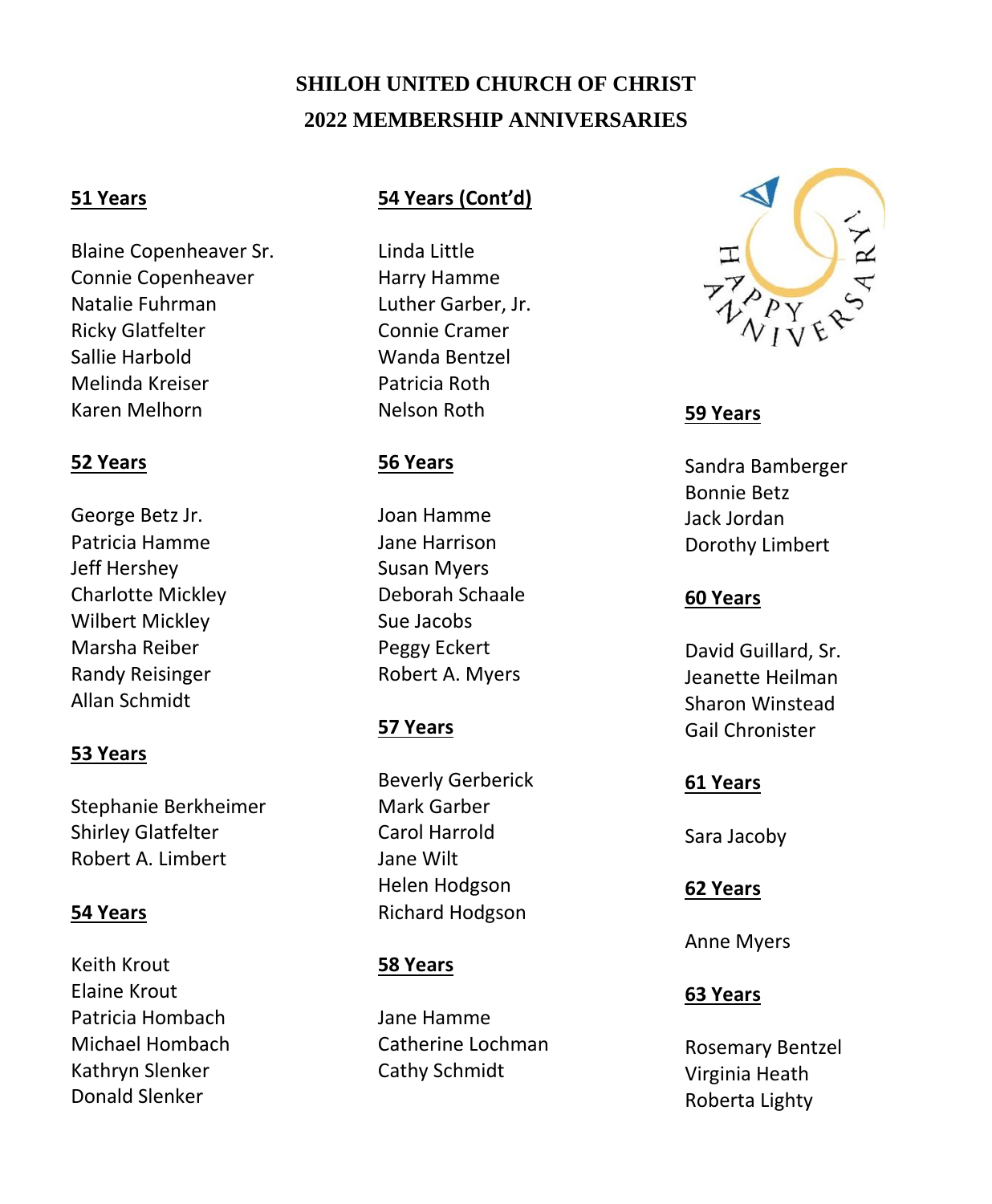# **SHILOH UNITED CHURCH OF CHRIST 2022 MEMBERSHIP ANNIVERSARIES**

### **64 Years**

Julia Hahn Brad Jacobs Doris Robertson Jeanie Bentzel Geraldine Funkhouser Hobart Funkhouser, Jr.

### **65 Years**

Christian Hoover Joseph Wilt

### **66 Years**

Karen Bupp Jerry Eppley Anna Miller

### **67 Years**

Donald Hoffman Charlotte Rohrbaugh

### **69 Years**

Julene Bechtel Janis Heindel

### **70 Yea**rs

Gloria Melhorn Donald Bentzel

### **71 Years**

Dale Hamme Arlene Myers

### **72 Years**

James Bentzel, Sr. Joanne Overmiller

## **75 Years**

Margurite Lochman Rosabel Bentzel

## **83 Years**

Vivian Brenneman